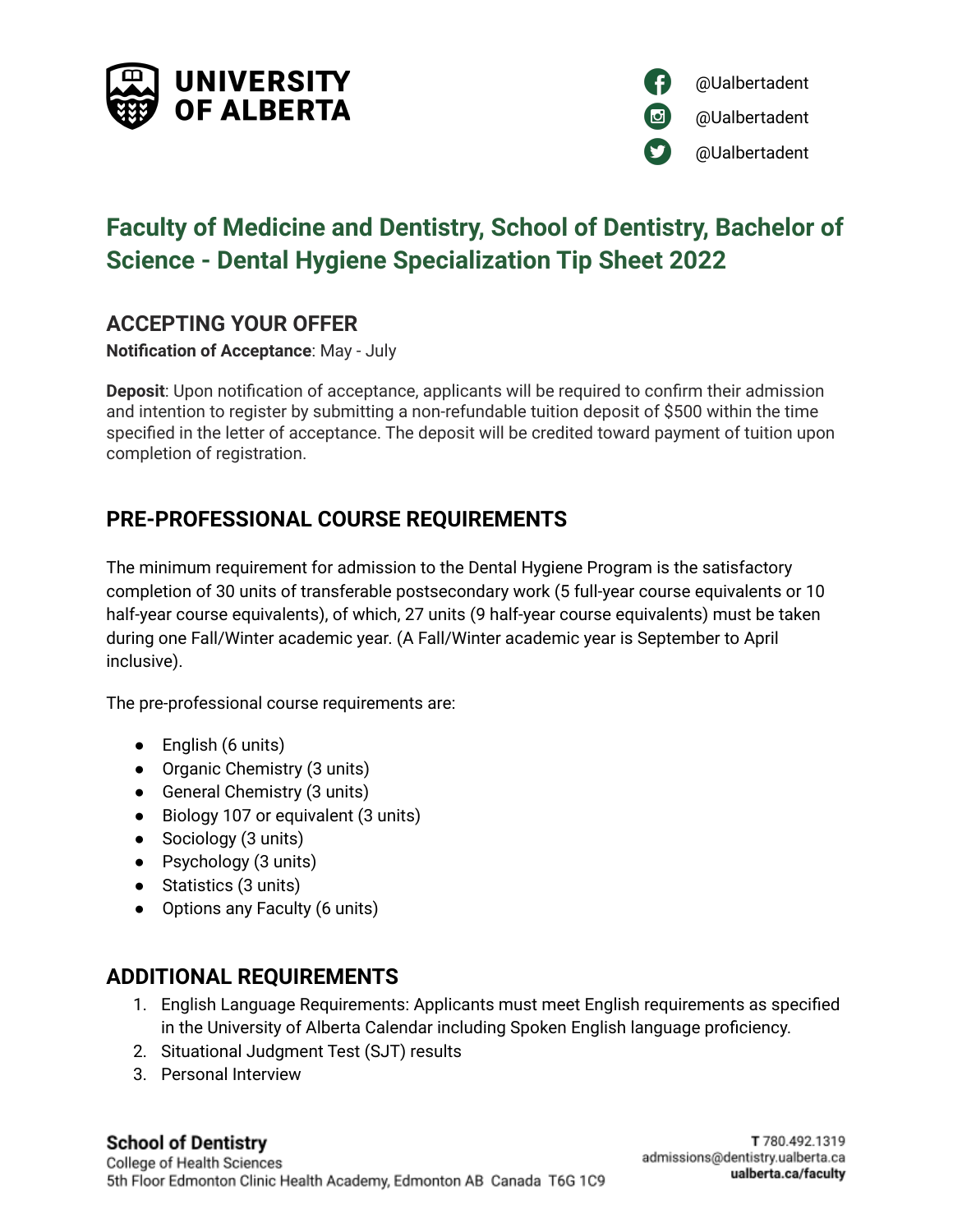

- 4. Personal Experiences
- 5. Police Information Check (PIC)
	- a. A clear Police Information Check (PIC) is required under the Protection For Persons in Care Act. All students going to any clinical placement or rotation in Alberta are required to complete a PIC (also known as a Criminal Record Check, Security Clearance Check, or Police Clearance), which must include a Vulnerable Sector check. The clinical practice site will determine the criteria for acceptance/denial of a placement.
- 6. Medical Testing and Immunization
	- a. Complete and fully documented immunization is a program requirement. The Faculty Immunization Clearance Form must be filled out exactly as detailed on the form by an appropriate health care provider with a minimum month and year of all vaccine injections and supporting serology or letters where indicated. It is strongly recommended, where possible, to utilize the University Health Center for your immunization clearance. Appointments can be booked online or by calling 780-492-2612. The vaccination requirements are based on the Alberta Provincial guidelines for HealthCare Students in a Post-Secondary Institution and serology/immunization outside the guidelines is not routinely done or recommended. All immunization records need to be written and legible. Certified translation must be provided for all non-English documentation. Students without acceptable records will be required to complete their primary immunization series which can take many months so early action on this requirement is strongly advised.
	- b. Cardiopulmonary Resuscitation Certification (CPR) is required for all students registered in the program. The School will only accept Canadian or American Heart and Stroke: Basic Life Support (BLS) CPR for healthcare providers. No other courses will be accepted to meet the CPR requirement. Students must provide evidence of valid CPR certification at the beginning of each fall term throughout the course of their program. A CPR BLS Provider certificate is valid for one year from the completion date of the course. Online CPR course certifications will NOT be accepted; students must attend an in-person course. Students who do not have current Basic Life Support Provider CPR certification cannot participate in clinical courses. You may visit the Heart and Stroke website to find courses offered in Basic Life Support CPR for healthcare providers.
- 7. Proof of Residency Status may be required

#### **Applicant Profile**

1. Overall GPA (OGPA) - is comprised of all transferable post-secondary work completed as a full-time student taken during Fall/Winter or Spring/Summer Terms. For OGPA calculation, full-time study is equivalent to a minimum of 18 units taken during Fall/Winter Terms or 12 units taken during Spring/Summer Terms.